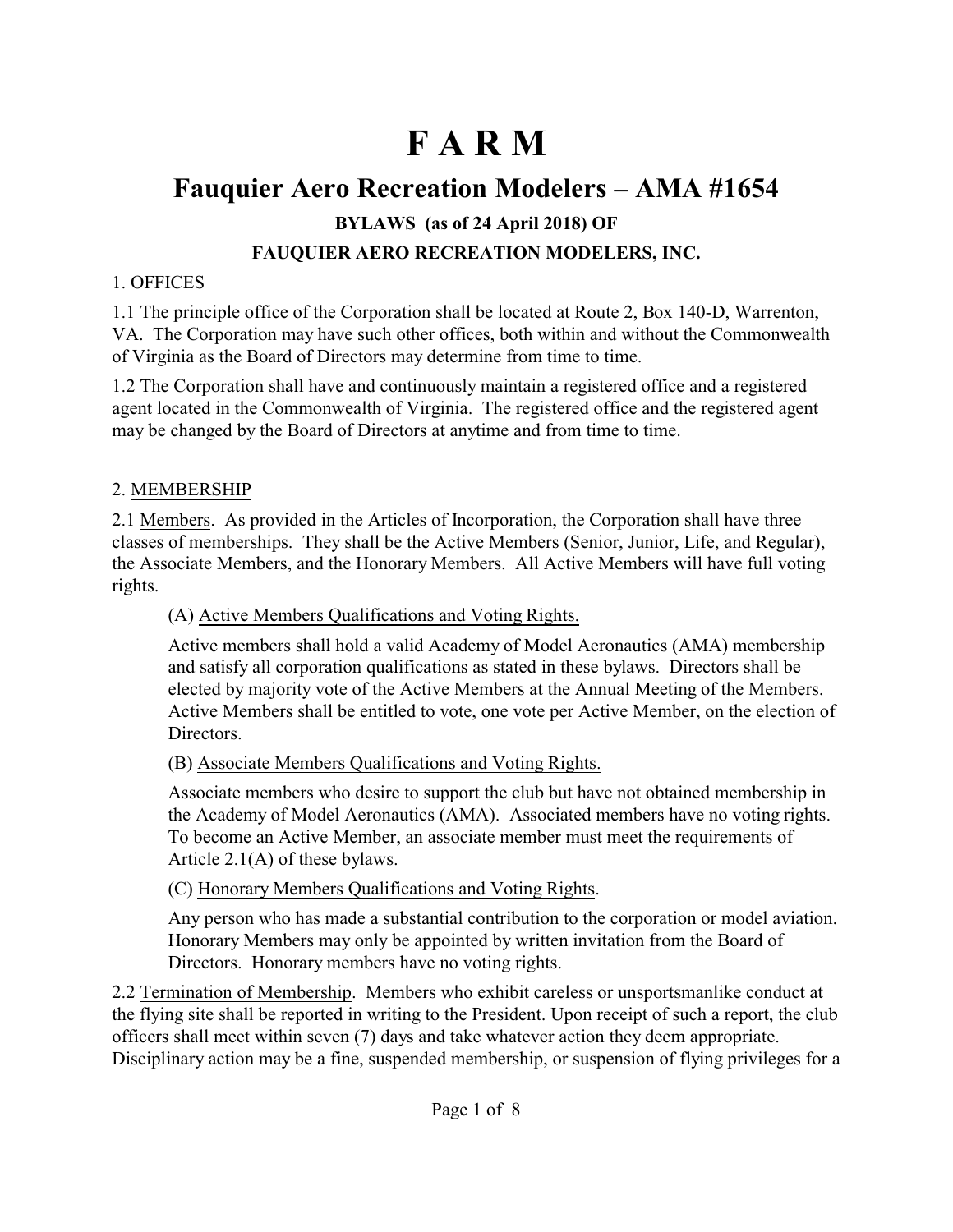specified period of time. The Board of Directors may terminate the membership of any member, whether Active, Associate or Honorary, by a majority vote of all the Directors. Termination of Active Members shall be on written notice in accordance with subsection 3.4 below. Termination of Associate and Honorary Members shall be in writing and shall be sufficient if sent to the address of the Associated or Honorary Member as it appears on the records of the Corporation.

2.3 Resignation of Membership. Any member may resign his or her membership by providing the Corporation written notice to that effect. Failure to submit such notice, however, shall not affect the validity of such intended resignation.

2.4 Transferability of Membership. Membership in the Corporation, whether Regular or Honorary, in not transferable.

2.5 Initiation Fee. All new members over 20 years old shall pay an initiation fee of \$40.00.

2.6 Initial Membership Application, Renewals of Membership, and Payment of Fees.

(A) All membership applications shall include a copy of the current AMA membership card.

(B) Single or multiple year membership renewals will be at the current year's rates.

(C) The FARM Club membership year runs from 1 January to 31 December.

(D) Annual dues shall be as follows:

(1) Regular Active members, \$80.00

(2) Junior Active members (those who will not reach their 20th birthday during the calendar year), \$35.00.

(3) Senior Active members (those who are or will be at least 65 years of age during the calendar year), \$70.00.

(4) Life Active members, no dues shall be required.

(5) Honorary members, no dues shall be required.

(6) Associate members, no dues shall be required.

(E) Single year memberships shall be renewed by 1 January of the next year.

(1) A grace period ending 30 January will be allowed for current members. If a member renews their membership past 30 January, then that member will have to pay the Corporation initiation fee in addition to annual dues.

(F) Multiple year memberships shall be renewed by 1 January after the final year.

(1) A grace period ending 30 January after the final year will be allowed for current members. If a member renews their membership past 30 January, then that member will have to pay the Corporation initiation fee in addition to annual dues.

(G) If a member joins on or after 1July, dues shall be one half (1/2) of the above stated dues for the initial membership year. The full initiation fee still applies.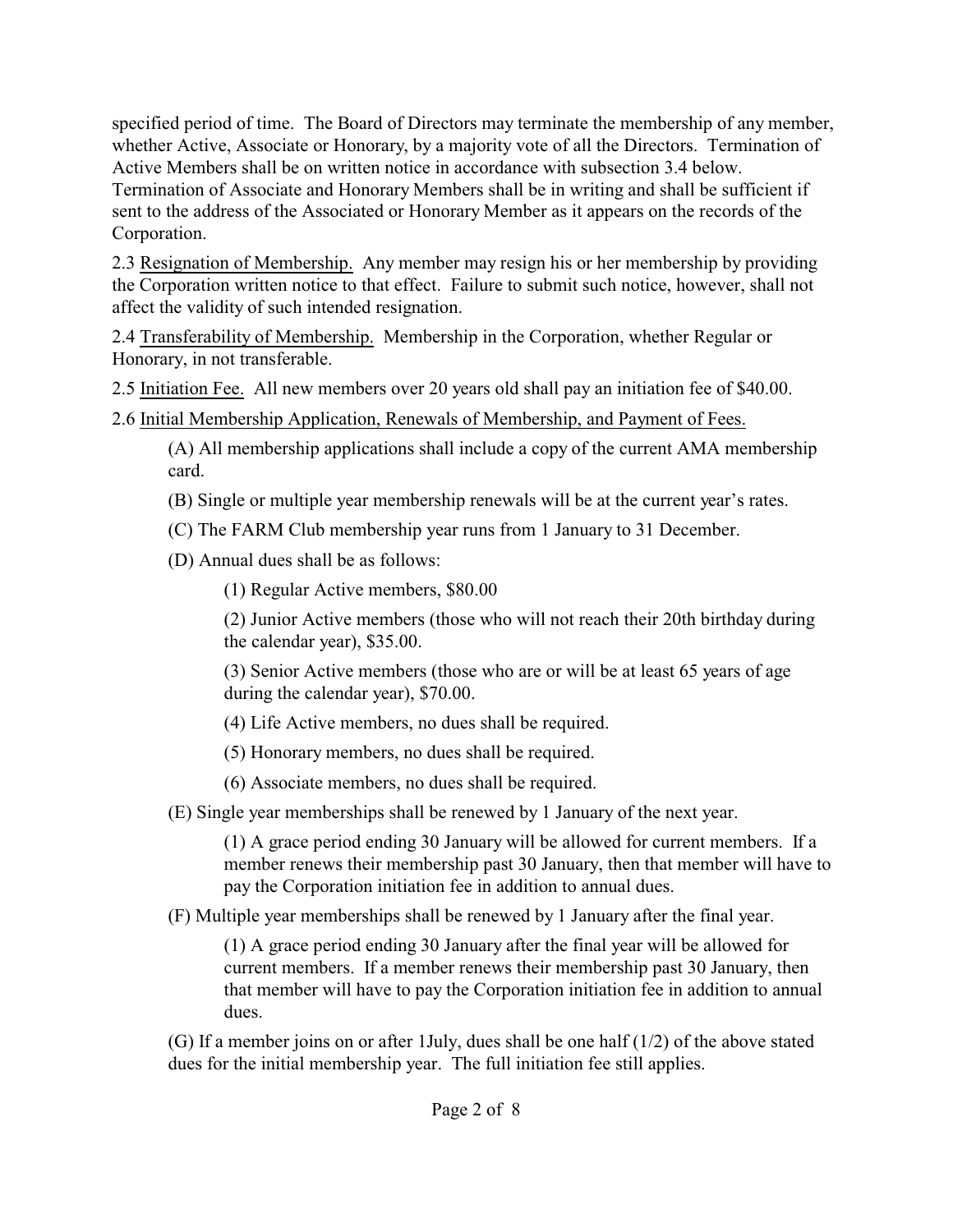#### 3. MEETINGS OF MEMBERS

3.1 Annual Meetings. The Annual Meeting of the Members will be held in December of each year to correspond with the Corporation's fiscal year end, for the purpose of electing directors. The Annual Meeting of Members may/may not include Associate and Honorary Members. The Active Members, and they alone, shall elect the Board of Directors by majority vote at the Annual Meeting of Members. Written notice of the Annual Meeting is required in accordance with subsection 3.3 below.

3.2 Special Meetings of Members. The Chairperson of the Board of Directors, the President, or the Board of Directors may call a special meeting of Active Members at any time provided that such members are notified as required in subsection 3.3 below. The purpose of the meeting shall be stated in the Notice of Meeting. No other business than that stated in the Notice of Meeting shall be transacted at any such special meeting.

3.3 Notice of Meetings of Members. Written notice stating the place, day, and hour of any annual and special meeting of members and, in the case of a special meeting, the purpose or purposes for which it is called, shall be delivered, either personally or by mail, to each member no less than ten (10) nor more than sixty (60) days prior to such meeting. Notice of a members' meeting to act on an amendment to the Articles of Incorporation, a plan of merger, a proposed sale of assets pursuant to Section 13.1-900 of the Code of Virginia, as amended, or the dissolution of the Corporation shall be given only to Active Members not less than twenty-five (25) nor more than sixty (60) days before the meeting.

3.4 Waiver of Notice. A member may waive any notice required by these bylaws before or after the date and time of the meeting that is the subject of such notice. The waiver shall be in writing, signed by the member entitled to such notice, and attached to the minutes of the meeting.

3.5 Quorum. There shall be no requirement for a quorum at Member's meetings.

3.6 Members' List for Meeting. At least ten days before each members' meeting an office of the Corporation have charge of the records of the Corporation shall make a complete list of the members, with the address of each. And said list shall indicate which members are entitled to vote. Such list shall be subject to inspection by any member before and during the meeting.

3.7 Action Without Meeting. Action required or permitted by these bylaws to be taken at a meeting may be taken without a meeting if the action is taken by all of the Active Members entitled to vote on the action. The action shall be evidenced by one or more written consents describing the action taken, signed by all of the Active Members entitled to vote on the action, and delivered by the Secretary of the Corporation. A consent signed under this section has the effect of a unanimous vote.

3.8 Proxies. A member entitled to vote may vote by proxy executed in writing by such member or by his or her duly authorized attorney-in-fact. Such proxy becomes effective when received by the Secretary of the Corporation. No proxy shall be valid after eleven months from the date of its execution.

## 4. BOARD OF DIRECTORS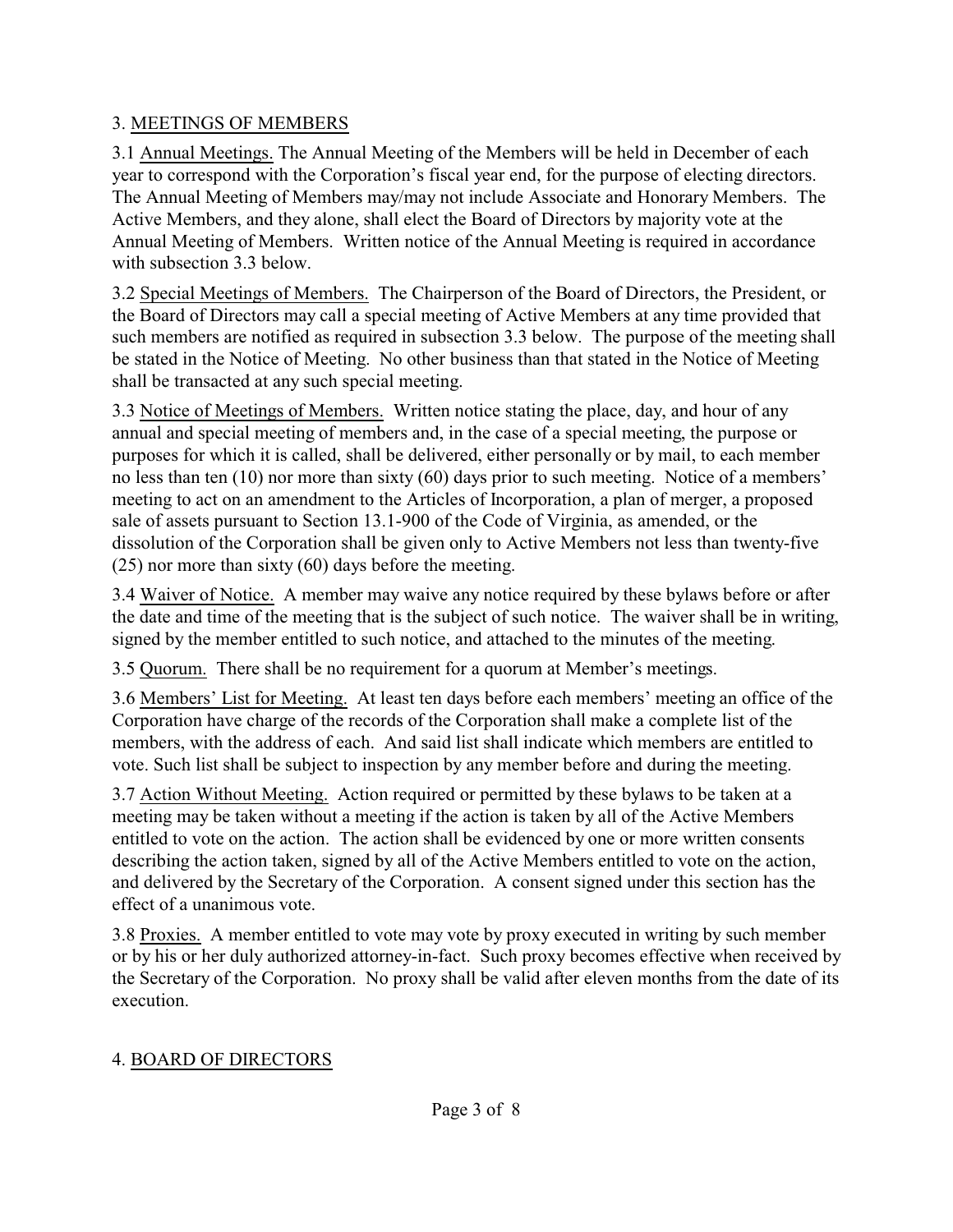4.1 General Powers of the Board of Directors. In accordance with Section 13.1-853 of the Code of Virginia, as amended, the Board of Directors shall have exclusive and full control and management of the affairs, business and property of the Corporation.

4.2 Number, Election, and Term of Directors. There shall be at least one (1) and not more than seven (7) Directors on the Board of Directors. The Directors shall be elected at the Annual Meeting of Members by majority vote of the Active Members. The Board of Directors shall be composed of the President, Vice President, Secretary, Treasurer, and when possible, two (2) active past presidents who have most recently held office as president and are willing to serve, and when possible, one (1) or more other active club members. Each such Director shall serve for a term of one (1) year and until his or her successor has been duly elected and has been qualified, unless he or she sooner dies, resigns or is removed. No person may serve on the Board of Directors in any capacity during a period of suspended membership.

The Board of Directors, subject to a majority vote of the Active Members, may also appoint additional Directors. Such additional Directors shall similarly serve for a term of one (1) year, and such additional Directors are subject to all of the terms of these bylaws. On expiration of their term, however, the Board of Directors has no obligation to reappoint such additional Directors and may then terminate any or all those positions.

4.3 Chairperson. The Board of Directors may elect a Chairperson of the Board of Directors by a majority vote of the Directors. The Chairperson may vote on his or her election and on any other matter that comes before the Board of Directors.

4.4 Removal of Directors. Except as otherwise provided herein, any Director may be removed, subject to majority vote of the Active Members, with or without cause, at a Special Meeting of the Members called especially for that purpose. Any director proposed to be removed shall be entitled to at least five (5) days' notice in writing by mail or hand delivery of the meeting, and such notice shall state that the purpose or one of the purposes of the meeting is removal of a Director. Such notice shall be sufficient if sent to the address of the Director as it appears on the records of the Corporation.

4.5 Resignation of Directors. A director may resign at any time by delivering written notice to the Board of Directors, its Chairperson, the President, or the Secretary. A resignation is effective when the notice is delivered unless the notice specified has a later effective date. Failure to submit such notice, however, shall not affect the validity of such intended resignation.

4.6 Compensation. Each Director shall be entitled to receive for attendance at each meeting of the Board or of any duly constituted committee thereof reimbursement of expenses, and such fee or stated salary as is fixed by the Board. No payment shall preclude any Director from serving the Corporation in any other capacity and receiving compensation therefore.

## 5. MEETINGS OF THE BOARD OF DIRECTORS

5.1 Annual Meeting of the Board of Directors. The Board of Directors shall hold its Annual Meeting immediately after and at the same place as the Annual Meeting of Active Members.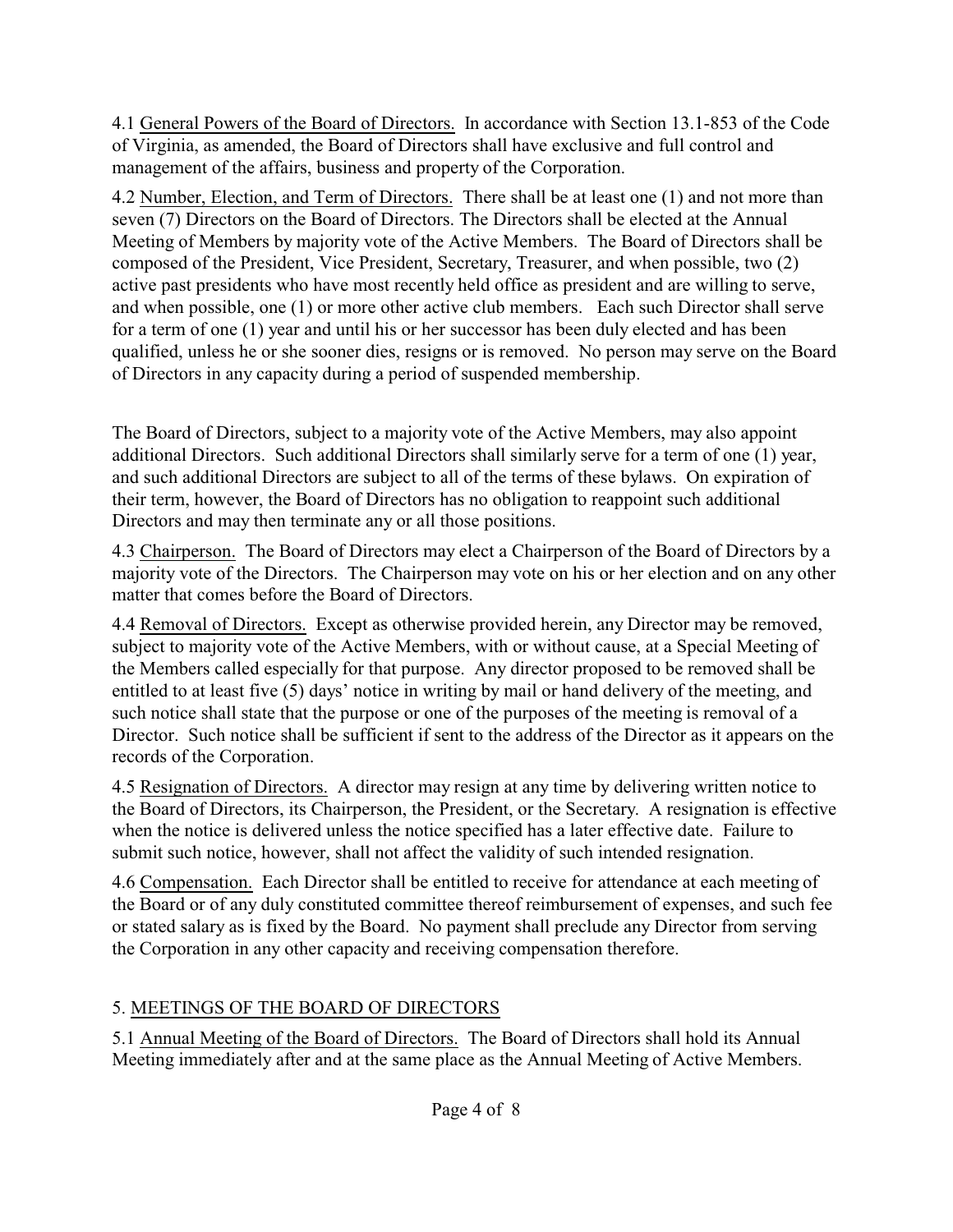The purposes of the Annual Meeting shall be to elect officers, review the operations of the Corporation and the annual fiscal report, and any other business that may come before the meeting.

5.2 Regular Meetings of the Board of Directors. In addition to the Annual Meeting of the Board of Directors above, the Board of Directors shall have other regular meetings at a time and place to be selected by the Directors. No notice is required for these meetings.

5.3 Special Meetings of the Board of Directors. The Chairperson of the Board of Directors may call a special meeting at any time provided that each Director is duly notified as required in Subsection 5.4 below. The notice need not state the purpose of the meeting.

5.4 Notice of Meetings of the Board of Directors. Written or oral notice stating the place, day, and hour of the Annual Meeting and any special meeting of the Board of Directors shall be delivered at least three (3) days prior to such meeting, either personally or by mail, to each Director at his or her last known residence or usual place of business as shown on the books and records of the Corporation.

5.5 Waiver of Notice. Any Director may waive any notice required by these Bylaws before or after the date and time of the meeting that is the subject of such notice. The waiver shall be in writing, signed and dated by the member entitled to such notice, and attached to the minutes of the meeting.

5.6 Quorum. At all meetings of the Board of Directors, a majority of all the Directors shall constitute a quorum for the transaction of business, and the action of a majority of the Directors present shall be the actions of the Board of Directors. If a quorum should not be present at any meeting of the Board of Directors, then the Directors present there at may, by a majority vote, adjourn the meeting without notice other than announcement at the meeting until a quorum shall be present.

5.7 Vacancies. In the case of a vacancy, either the members or the Board of Directors may by majority vote fill the vacancy. If the vacant office was held by a Director elected by a voting group of the members, only the members of that voting group are entitled to vote to fill the vacancy.

5.8 Absence from Meetings. Any Director who shall be absent from three (3) consecutive meetings without explanation and who is not absent by reason of rendering service to the Corporation may be removed as a Director for cause at either the Annual Meeting of Directors or a Special Meeting of the Board of Directors and by vote of the majority of the remaining Directors on the Board of Directors.

5.9 Action by Directors Without a Meeting. Any action required by applicable law to be taken at a meeting of the Board of Directors, may be taken without a meeting if a consent in writing, setting forth the action, shall be signed either before or after such action by all the Directors. Such consent shall have the same force and effect as a unanimous vote.

5.10 Proxies. A Director entitled to vote may vote by proxy executed in writing by such member or by his or her duly authorized attorney-in-fact. Such proxy becomes effective when received by the Secretary of the Corporation. No proxy shall be valid after eleven (11) months from the date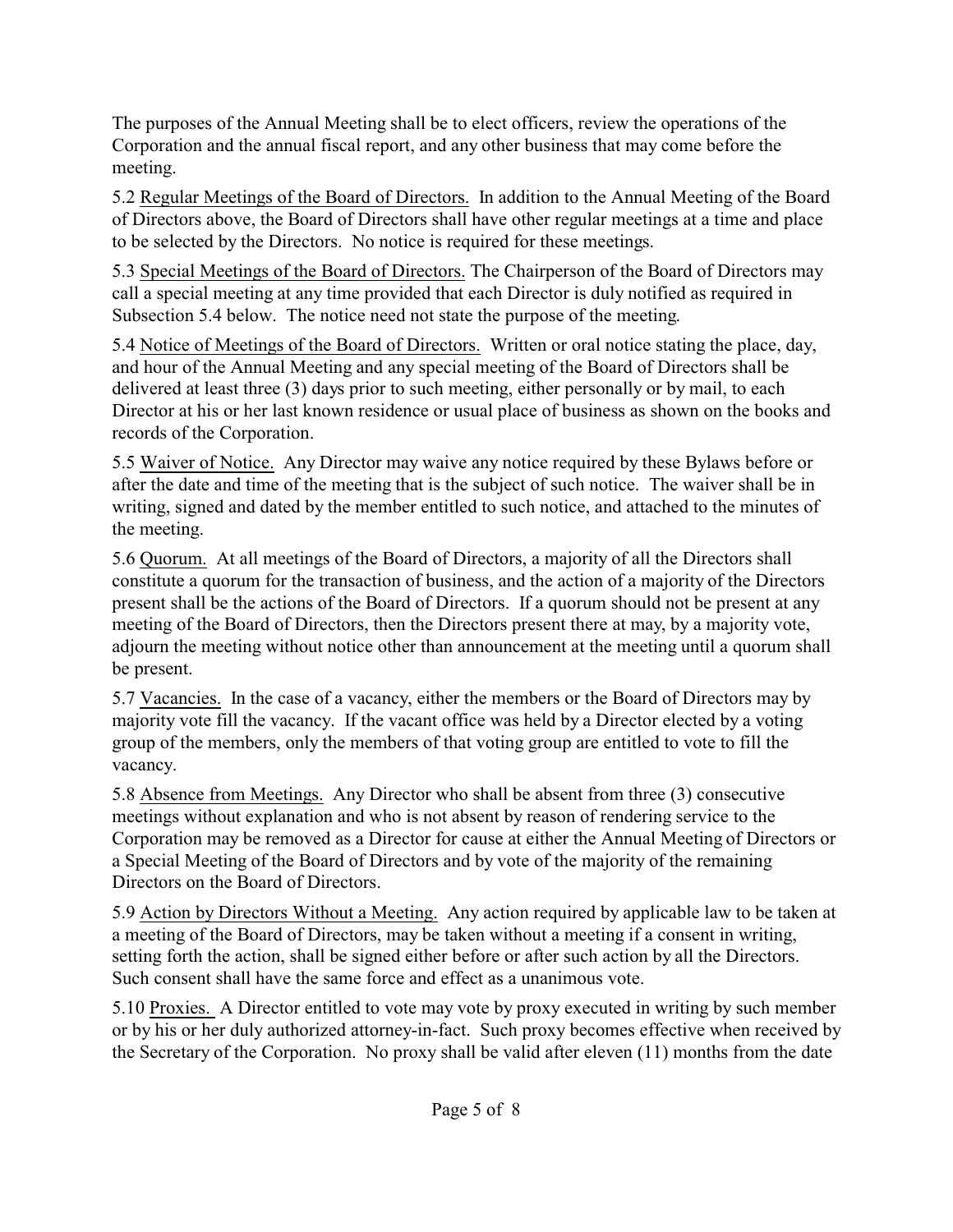of its execution.

## 6. OFFICERS

6.1 Number, Election, and Term of Officers. The officers of the Corporation shall consist of President, a Vice President, Secretary, and Treasurer, Safety Officer, Member at Large, Field Marshal, and such other officers as may be elected from time to time. Any two or more offices may be held by the same person. The newly elected Directors shall elect the officers from among the new Directors, at the Annual Meeting of the Board of Directors, by majority vote. The term of office shall be for one year and until his or her successor has been duly elected as provided above and has been qualified, unless he or she should sooner die, resign, or be removed.

6.2 Compensation of Officers and Employees. The salaries of all officers, employees and agents of the Corporation may be fixed from time to time by the Board of Directors. It may authorize any committee, or any officer or agent to fix the compensation of subordinate officers and agents. The President is authorized to set the compensation of officers, employees and agents, other than himself or herself. Any such express action by the Board of Directors shall supercede the authority of the President in this regard.

6.3 Removal of Officers. Any officer may be removed with or without cause at any time by a vote of the majority of the Board of Directors should the Board of Directors consider that the best interests of the Corporation would be served thereby.

6.4 Resignation of Officers. Any officer may resign his or her membership by providing the Corporation with written notice to that effect. Failure to submit such notice, however, shall not affect the validity of such intended resignation.

6.5 Vacancies. Any vacancy in any office not provided for elsewhere in these Bylaws may be filled by the affirmative vote of a majority of the Directors, such term to be held until the next Annual Meeting of the Board of Directors.

6.6 President. The President shall be the Chief Executive Officer of the Corporation and, subject to the direction of the Board of Directors, shall have general charge of the business affairs, property, and operation of the Corporation.

The President may sign, with any other proper officer of the Corporation, authorized by the Board of Directors, any deeds, mortgages, bonds, contracts, or other instruments that the Board of Directors has authorized to be executed except in cases where the signing and execution thereof has been expressly delegated by the Board of Directors to another agent or officer.

The President shall preside at all meetings of the Board of Directors and of the Executive Committee, as defined below, and shall be an ex-officio member of all committees.

The President shall perform all duties incident to the office of President and such other duties as may be prescribed by the Board of Directors from time to time.

6.7 Vice President. During the absence or disability of the President, the Vice President of the Corporation shall exercise all functions of the President and shall have all the powers of and be subject to all restrictions on the President. If the office of the President should become vacant,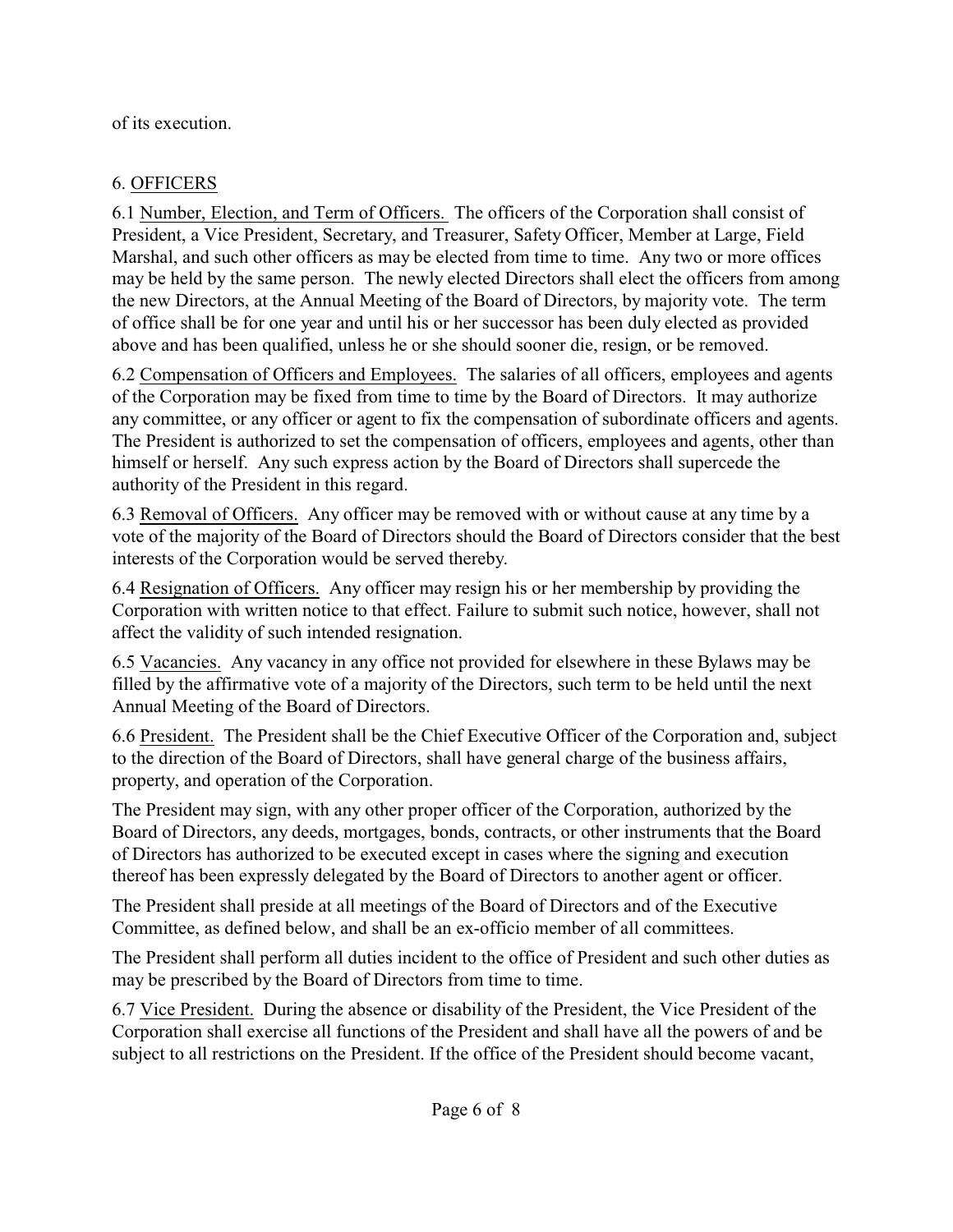the Vice President of the Corporation shall assume such office until the next Annual Meeting of the Directors.

The Vice President shall be chairman of the flying site committee which shall include three (3) active members appointed by the Vice President, one of which shall be designated the Corporation's safety officer. The committee is responsible for the safe operation and maintenance of the flying site.

The Vice President shall serve as parliamentarian for all official meetings.

6.8 Secretary. The Secretary shall record all the proceedings of the meetings of the Board of Directors and of the Executive Committee in the Notes and Minutes of the Corporation. Such Notes and Minutes shall be retained in a permanent file at the principle office of the Corporation. The Secretary shall cause all notices to be duly given in accordance with the provisions of these Amended Bylaws and as required by applicable law.

In general, the Secretary shall perform all duties incident to the Office of Secretary.

6.9 Treasurer. The Treasurer shall have charge of and be responsible for the funds, securities, receipts, and disbursements of the Corporation.

The Treasurer shall keep, or cause to be kept, all the books of account of all the business and transactions of the Corporation, and shall render to the President or the Board of Directors, whenever requested, a statement of the financial condition of the Corporation and of all transactions, and shall render a full financial report.

In general, the Treasurer shall perform all duties incident to the office of Treasurer.

# 7. COMMITTEES

7.1 Executive Committee. The Executive Committee shall be composed of the officers of the Corporation and the chairpersons of all committees designated by the Board of Directors. The Executive Committee shall meet prior to each meeting of the Board of Directors for the purposes of reviewing and recommending proposals of the Board of Directors and for setting the agenda for the meeting of the Board of Directors.

7.2 Standing Committees. Each year, the Board of Directors may appoint standing committees to advance the work of the Corporation in such matters as funding, planning, development, budget and finance, personnel, program, and community and public relations.

Such committees shall be subject to the final authority of the Board of Directors. The Board of Directors may also appoint special committees to assist it on particular projects.

7.3 Termination of Committee Person. The Board of Directors may, by majority vote, terminate the appointment of any member to a committee on written notice to that appointee. The Board of Directors may appoint successors to those persons whose services have been terminated.

# 8. AGENTS AND REPRESENTAIVES

The Board of Directors may appoint agents and representatives to the Corporation to perform